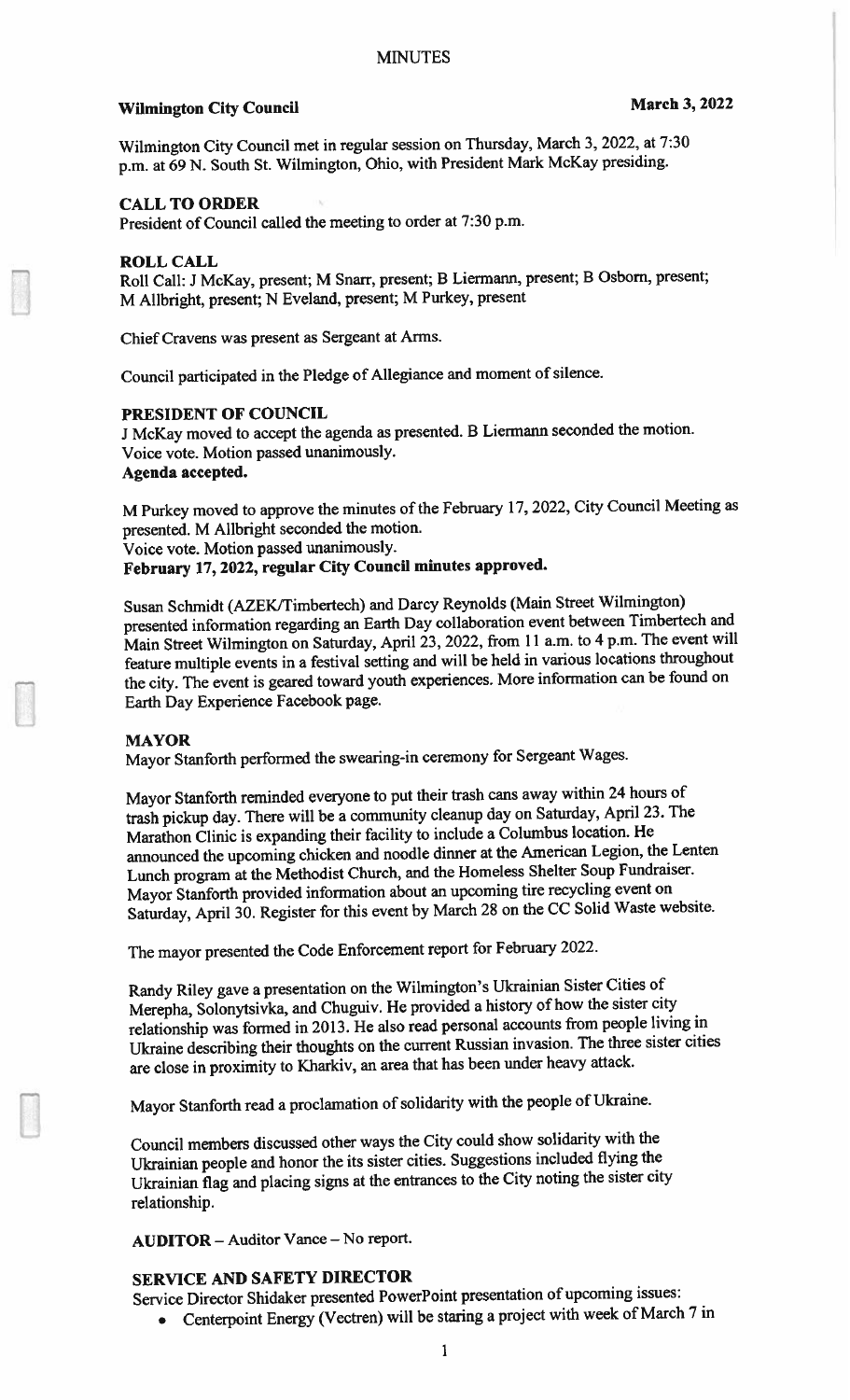## **MINUTES**

the northeast quadrant of the city.

- The city will be doing water tower maintenance this summer on the Fairgrounds tower and the tower on US 68.
- The City is <sup>p</sup>lanning to complete the engineering for the full scope of Davids Drive. The engineering for the remainder of the project is estimated at S284,551.
- • Cuba Road railroad crossing is targeted for safety upgrades through the Ohio Rail Development Commission in late 2022.
- There will be an upcoming supplemental for the Clean Ohio Trails Fund gran<sup>t</sup> for the Luther <sup>E</sup> Warren Peace Path Extension Project. The gran<sup>t</sup> amount is \$500,000.
- The city expects to receive <sup>a</sup> bill from DP&L for moving utility poles as par<sup>t</sup> of the Rombach Avenue project. The estimate of this bill is over \$400,000.
- The city will be asking for <sup>a</sup> supplemental from the General Fund and the Permissive Tax fund for the match for Airborne Road project.
- Projects and private development require city to have inspectors on site. These services will require supplemental appropriations.

Mary Kay Vance provided <sup>a</sup> financial analysis of the upcoming infrastructure construction projects, with the following amounts being budgeted out of the General Fund in 2022: Residential paving: \$400,000; Rombach utility poles: \$442, <sup>13</sup> 1; Airborne Road match: \$590,929; City bridge in cemetery: \$170,000; Davids Drive Engineering: \$284,551; Loan/debt paymen<sup>t</sup> for OPWC: \$202,588. She noted the carryover at the end of <sup>2021</sup> was \$6, 154,628. The <sup>p</sup>lanned construction expenditures will leave an estimated carryover balance of \$4,166,762.

Auditor Vance emphasized that the financial projections are estimates and it could change at any time. She also noted the optimal carryover number is approximately 25% or \$4 million.

## COUNCIL COMMITTEE REPORTS AND ACTION

## CITY REVITALJZATION COMMITTEE

<sup>J</sup> McKay presented an updated application for the City Revitalization Grant. These grants are generated from the Retained Hotel Lodging Tax Fund. <sup>J</sup> McKay noted that grants are eligible for projects within the City of Wilmington corporation limits.

Lucy Enge (intern in the Mayor's Office) provided information about the scoring process. <sup>J</sup> McKay asked if there could be a quarterly report of grant activity. Auditor Vance suggested it could be tied to the Hotel Lodging Tax repor<sup>t</sup> that is already provided to council.

M Purkey moved to approve the application for the City Revitalization Grant. <sup>M</sup> Allbright seconded the motion.

Voice vote. Motion passed unanimously.

## Grant application approved.

# CITY SERVICES COMMITTEE

<sup>N</sup> Eveland introduced Resolution R-22-07 Accepting <sup>a</sup> <sup>g</sup>ift from the Elks Lodge #797 for the City of Wilmington Police Department; and Declaring an emergency.

<sup>N</sup> Eveland moved to have the first reading on Resolution R-22-07 by title only. <sup>B</sup> Liermann seconded the motion.

Discussion: It was noted the <sup>g</sup>ift was for \$750 for the purchase of an AED (Automated External Defibrillator).

Voice vote. Motion passed unanimously.

Director of Law read Resolution R-22-07 by title only

<sup>N</sup> Eveland moved to suspen<sup>d</sup> the rules and regulations and have the second and third readings on Resolution R-22-07 by title only. <sup>B</sup> Liermann seconded the motion. Roll call vote: McKay, aye; Snarr, aye; Liermann, aye; Osbom, aye; Allbright, aye; Eveland, aye; Purkey, aye. Motion passed.

# Director of Law read Resolution R-22-07 by title only.

<sup>N</sup> Eveland moved for passage of Resolution R-22-07. <sup>B</sup> Liermann seconded the motion. Roll call vote: Snarr, aye; Liermann, aye; Osbom, aye; Allbright, aye; Eveland, aye; Purkey, aye; McKay. aye. Motion passed.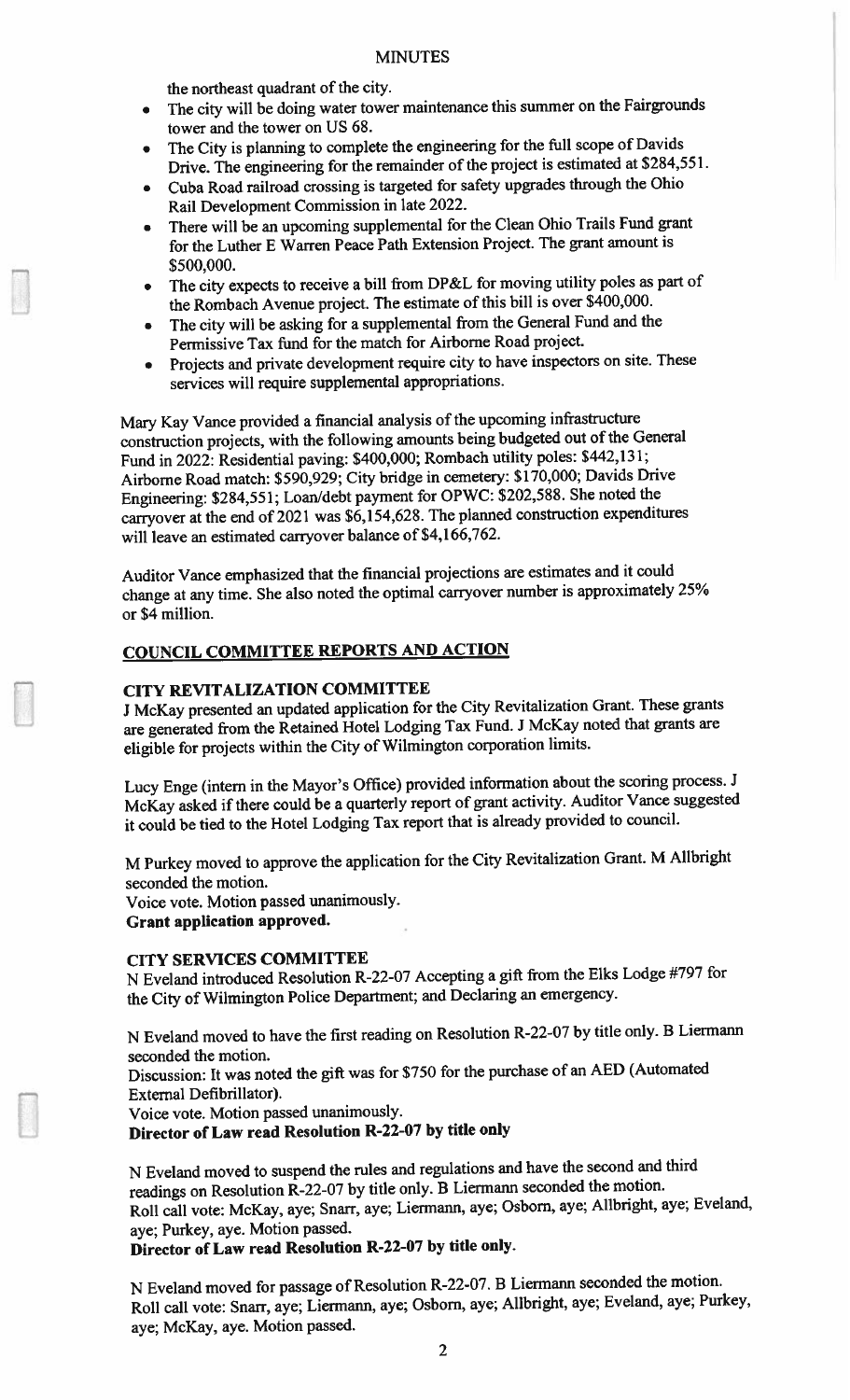# Resolution R-22-07 passe<sup>d</sup> as presented.

<sup>N</sup> Eveland noted the State of Ohio recently passe<sup>d</sup> legislation that protects war memorials in Ohio. He said the legislation had roots in an event that happened in Wilmington. <sup>J</sup> McKay recounted that occurred in Sugar Grove Cemetery shortly before the City assumed operations. Cannons in the cemetery, which were associated with the par<sup>t</sup> of the Grand Army of the Republic, were in danger of being sold. A lawsuit was filed in the courts regarding the cannons. The City took over the cemetery during the lawsuit and quickly determined that the cannons should be protected and would not be sold. He further explained the Clinton History Center will be documenting the sites in the Clinton County that are now protected by the new legislation.

### FINANCE COMMITTEE

M Allbright introduced Resolution R-22-08 Enacting Tax Incentive Review Council recommendation.

M Allbright moved to have the first reading on Resolution R-22-08 by title only. M Purkey seconded the motion.

Discussion: It was noted the three industries participating in tax abatements were OHI Greenhouse, LLC, Ahresty Wilmington Corporation, and ATSG (Jump Hangar). It was further noted that <sup>B</sup> Osbom chose to abstain because of his position with Laurel Oaks. There was <sup>a</sup> discussion of whether <sup>J</sup> McKay should abstain because of his position on the Tax Incentive Review Council, and it was determined that serving on that committee did not create <sup>a</sup> conflict of interest for him.

Voice vote. <sup>B</sup> Osbom abstained. The remaining members voted yes. Motion passed. Director of Law read Resolution R-22-O8 by title only

M Allbright moved to suspen<sup>d</sup> the rules and regulations and have the second and third readings on Resolution R-22-08 by title only. <sup>M</sup> Purkey seconded the motion. Roll call vote: Liermann, aye; Osborn, abstain; Allbright, aye; Eveland, aye; Purkey, aye; McKay, aye; Snarr. aye. Motion passed.

Director of Law read Resolution R-22-O8 by title only.

M Alibright moved for passage of Resolution R-22-08. <sup>M</sup> Purkey seconded the motion. Roll call vote: Osbom, abstain; Aflbright. aye; Eveland, aye; Purkey, aye; McKay, aye; Snarr, aye; Liermann, aye. Motion passed.

Resolution R-22-O8 passe<sup>d</sup> as presented.

M Allbright introduced Ordinance 0-22-12 Making Supplemental Appropriations.

M Allbright moved to have the first reading on Ordinance 0-22-12 by title only. <sup>B</sup> Osborn seconded the motion.

Discussion:

a) From the excess funds of the General Fund to 110.150.5410 "Incidentals" the sum of \$2,200.00.

Voice vote. Motion passed unanimously. Director of Law read Ordinance 0-22-12 by title only

M Allbright moved to suspen<sup>d</sup> the rules and regulations and have the second and third readings on Ordinance 0-22-12 by title only. <sup>B</sup> Osborn seconded the motion. Roll call vote: Allbright, aye; Eveland, aye; Purkey, aye; McKay, aye; Snarr, aye; Liermann, aye; Osbom, aye. Motion passed.

Director of Law read Ordinance 0-22-12 by title only.

M Alibright moved for passage of Ordinance 0-22-12. <sup>B</sup> Osborn seconded the motion. Roll call vote: Eveland, aye: Purkey, aye; McKay, aye; Snarr, aye; Liermann. aye; Osborn, aye; Allbright, aye. Motion passed.

Ordinance 0-22-12 passe<sup>d</sup> as presented.

M Allbright introduced Resolution R-22-09 Authorizing paymen<sup>t</sup> of expenses incurred in prior fiscal year.

M Allbright moved to have the first reading on Resolution R-22-09 by title only. <sup>B</sup> Osborn seconded the motion. Discussion: None.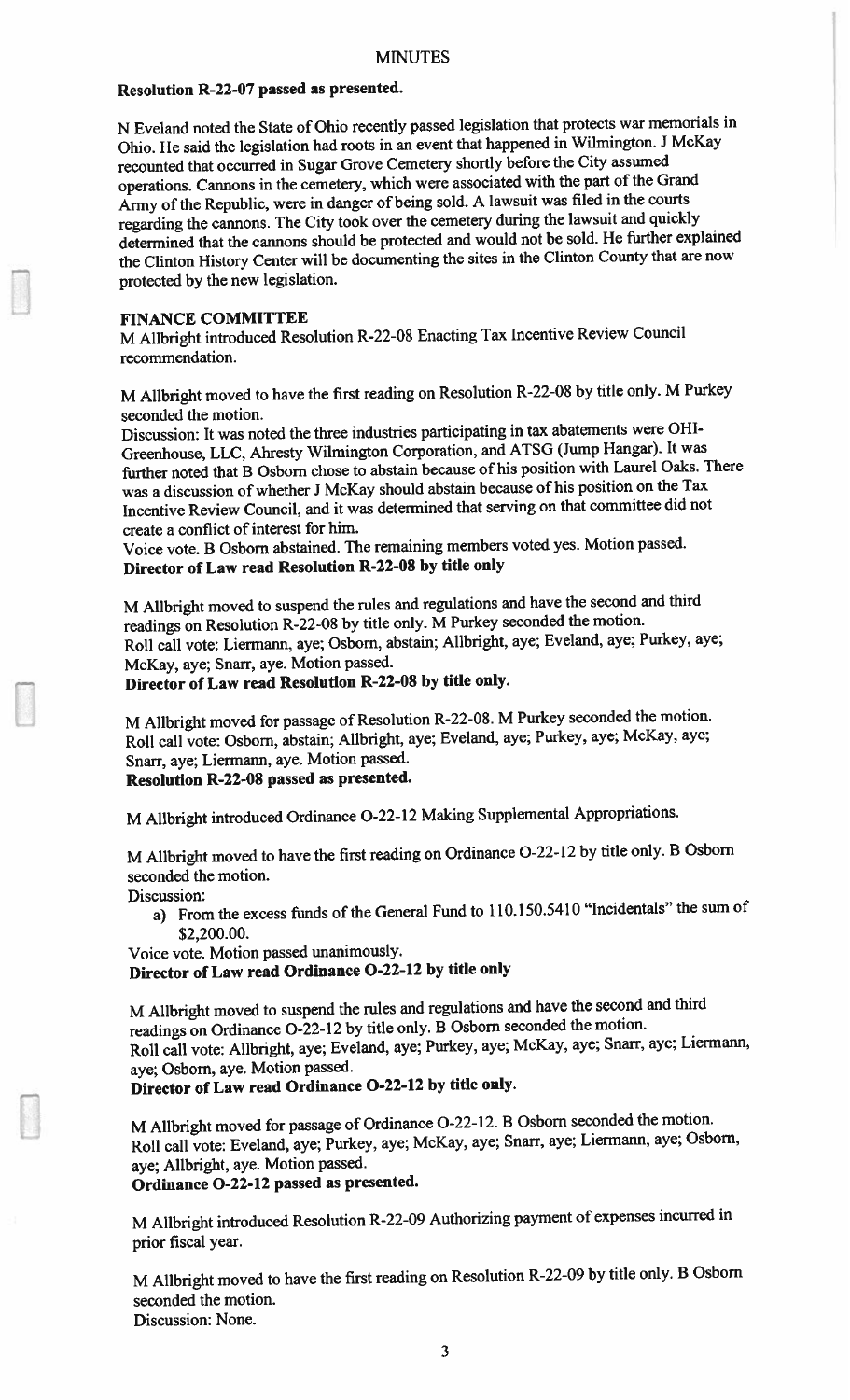## Voice vote. Motion passed unanimously. Director of Law read Resolution R-22-09 by title only

M Allbright moved to suspen<sup>d</sup> the rules and regulations and have the second and third readings on Resolution R-22-09 by title only. <sup>B</sup> Osborn seconded the motion. Roll call vote: Purkey, aye; McKay, aye; Snarr, aye; Liermann, aye; Osborn, aye; Allbright, aye; Eveland, aye. Motion passed.

# Director of Law read Resolution R-22-09 by title only.

M Allbright moved for passage of Resolution R-22-09. <sup>B</sup> Osborn seconded the motion. Roll call vote: McKay, aye; Snarr, aye; Liermann, aye; Osbom, aye; Alibright, aye; Eveland, aye; Purkey, aye. Motion passed.

## Resolution R-22-09 passe<sup>d</sup> as presented.

NI Allbright thanked Auditor Vance and Law Director for their continuing work to determine the best process to handle Miscellaneous Transfers in the future.

## JUDICIARY COMMITTEE

M Purkey brought forth Ordinance O-22-07 Changing the zoning of real property located on West Main Street in the City of Wilmington, Ohio.

M Purkey moved to suspen<sup>d</sup> the rules and regulations and have the second and third readings on Ordinance 0-22-07 by title only. <sup>J</sup> McKay seconded the motion. Roll call vote: Snarr, aye; Liermann, aye; Osborn, aye; Allbright, aye; Eveland, aye; Purkey, aye; McKay, aye. Motion passed.

# Director of Law read Ordinance 0-22-07 by title only.

M Purkey moved for passage of Ordinance 0-22-07. <sup>J</sup> McKay seconded the motion. Roll call vote: Liermann, aye; Osborn, aye; Allbright, aye; Eveland, aye; Purkey, aye; McKay, aye; Snarr, aye. Motion passed.

### Ordinance 0-22-07 passe<sup>d</sup> as presented.

M Purkey introduced Ordinance 0-22-08 Amending Ordinance No. 0-19-48 to increase wages under the employee pay <sup>p</sup>lan for calendar year 2022, as amended.

M Purkey moved to have the first reading on Ordinance 0-22-08 by title only. <sup>M</sup> Allbright the motion.

Discussion: There was <sup>a</sup> discussion that this ordinance originally came before council with increases for multiple years. The amended legislation allows for a 2% increase for the remainder of 2022 only.

Voice vote. Motion passe<sup>d</sup> unanimously.

Director of Law read Ordinance 0-22-08 by title only

M Purkey moved to suspen<sup>d</sup> the rules and regulations and have the second reading on Ordinance 0-22-08 by title only. <sup>M</sup> Allbright seconded the motion. Roll call vote: Osborn, aye; Allbright, aye; Eveland, aye; Purkey, aye; McKay, aye; Snarr,

aye; Liermann, aye. Motion passed. Director of Law read Ordinance 0-22-08 by title only.

M Purkey requested the third reading be <sup>p</sup>laced on the agenda for the next regular Council meeting.

Purkey brought forth Ordinance 0-22-09 An Ordinance declaring the improvement of <sup>a</sup> certain parce<sup>l</sup> of real property to be <sup>a</sup> public purpose; Creating an Incentive District TIF; Declaring such property to be exemp<sup>t</sup> from real property taxation; Designating specific public infrastructure improvements made, to be made, or in the process of being made, that directly benefit, or that once made will directly benefit, the parce<sup>l</sup> for which improvement is declared to be <sup>a</sup> public purpose; Requiring annual service payments in lieu of taxes; Providing related authorizations pursuan<sup>t</sup> to Ohio Revised Code Sections 5709.40(c), 5709.42, 5709.43, 5709.832 and 5709.85; and Declaring an emergency.

Purkey moved to have the second reading on Ordinance 0-22-09 by title only. <sup>J</sup> McKay seconded the motion. Discussion: None.

4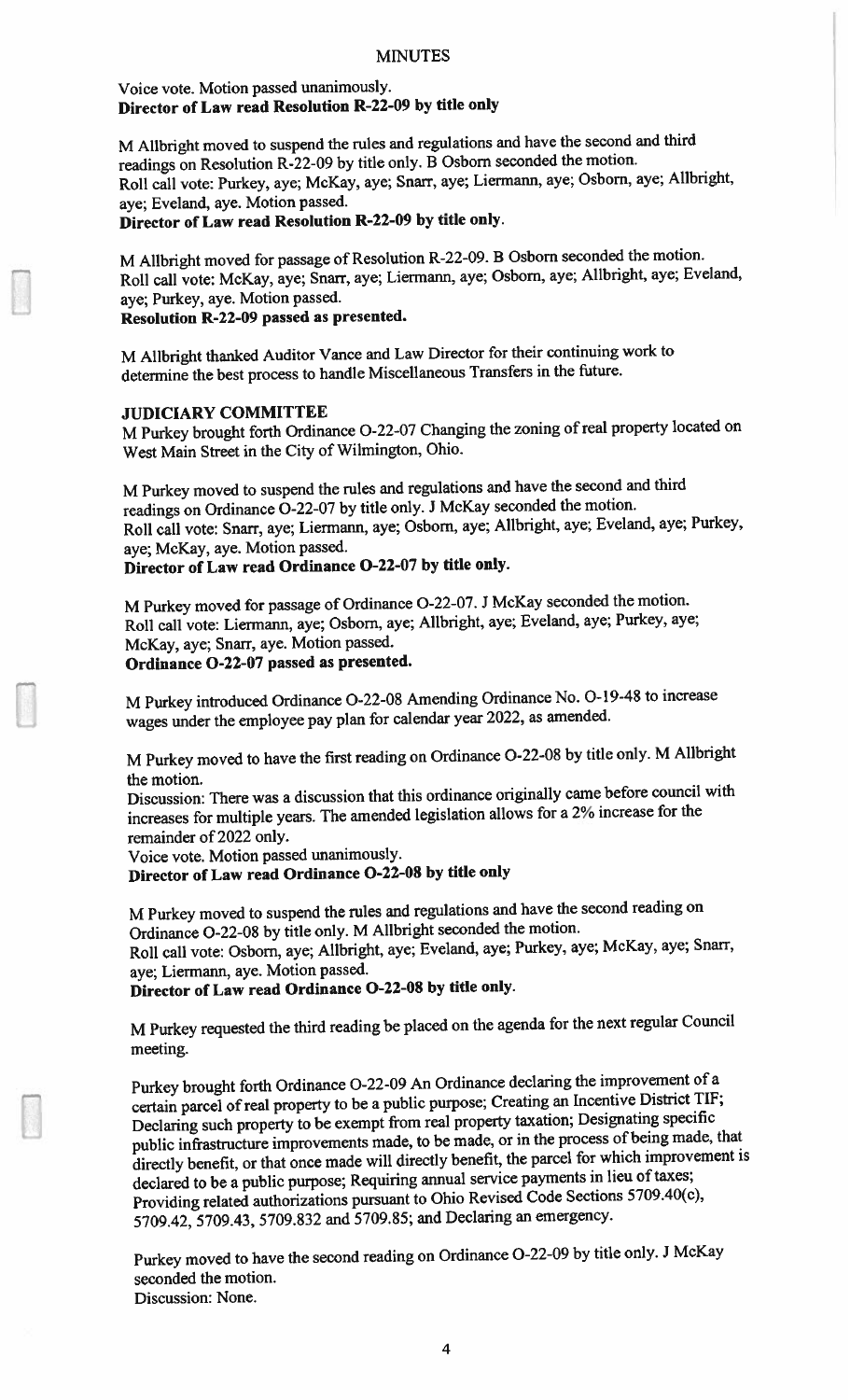#### MINUTES

Roll call vote: Alibright, aye; Eveland, aye; Purkey, aye; McKay, aye; Snarr, aye: Liermann, aye; Osbom, abstain. Motion passed. Director of Law read Ordinance 0-22-09 by title only

Purkey requested the third reading be <sup>p</sup>laced on the agenda for the next Council meeting.

Purkey introduced Ordinance O-22-11 Rescinding and or revoking Ordinance 5090 and hereby setting salaries of City Council Members and Appointed Salaried Officials to at least meet the minimum amount required by the Ohio Public Employees Retirement System (OPERS) to obtain one year of credit for one year of service.

Purkey provided <sup>a</sup> history of the ordinance, including how salaries were set in <sup>2005</sup> to automatically increase according to minimum PERS requirements for service credit and then were subsequently frozen and reduced after the economic downturn of 2008.

Mayor Stanforth took exception to the amount of the raise, noting that it doubles the current salary amount for council members.

Purkey noted that few people run for public office, and said he hoped that PERS eligibility might increase participation. It was also noted that the raise would not become effective until the next term of council.

M Purkey moved to have the first reading on Ordinance 0-22-11 by title only. <sup>B</sup> Liermann seconded the motion.

Discussion: As noted above.

Roll call vote: Eveland, no; Purkey, aye; McKay, aye; Snarr, aye; Liermann, aye; Osborn, aye; Allbright, aye. Motion passed.

Director of Law read Ordinance 0-22-11 by title only.

M Purkey requested the second reading on the ordinance be <sup>p</sup>laced on the agenda for the next regular council meeting.

#### PUBLIC WORKS COMMITTEE

NI Snarr introduced Resolution R-22-l0 Authorizing the Director of Public Service to enter into <sup>a</sup> lease with option to purchase agreemen<sup>t</sup> with Cemi Motors, <sup>a</sup> Trivesta Company; and Declaring an emergency.

M Snarr moved to have the first reading on Resolution R-22-l0 by title only. <sup>J</sup> McKay seconded the motion.

Discussion: Cody Romohr, Sanitation Superintendent, explained the current trash truck is ending its useful life and now requires a lot of preventative maintenance and breaks down often. The new truck uses traditional compaction rather than an auger that shreds the refuse. The old trash truck will be retained as a backup truck. Council inquired if there was a possibility of leasing a truck. Romohr explained that no one will offer a full-service lease because our location is too far away. Romohr also provided information on the warranty on the new truck.

Voice vote. Motion passed unanimously. Director of Law read Resolution R-22-10 by title only

M Snarr moved to suspen<sup>d</sup> the rules and regulations and have the second and third readings on Resolution R-22-l <sup>0</sup> by title only. <sup>J</sup> McKay seconded the motion.

Roll call vote: Purkey, aye; McKay, aye; Snarr, aye; Liermann, aye; Osborn. aye; Allbright, aye; Eveland, aye. Motion passed.

Director of Law read Resolution R-22-1O by title only.

M Snarr moved for passage of Resolution R-22-10. <sup>J</sup> McKay seconded the motion. Roll call vote: McKay, aye; Snarr. aye; Liermann, aye; Osbom, aye; Allbright, aye; Eveland, aye; Purkey, aye. Motion passed.

Resolution R-22-10 passe<sup>d</sup> as presented.

M Snarr announced there would be <sup>a</sup> Household Hazardous Waste Collection event sponsore<sup>d</sup> by the City of Wilmington on Saturday, April 9, as an effort keep hazardous waste out of the City's stormwater system. The event will be held at the Wastewater Treatment Plant.